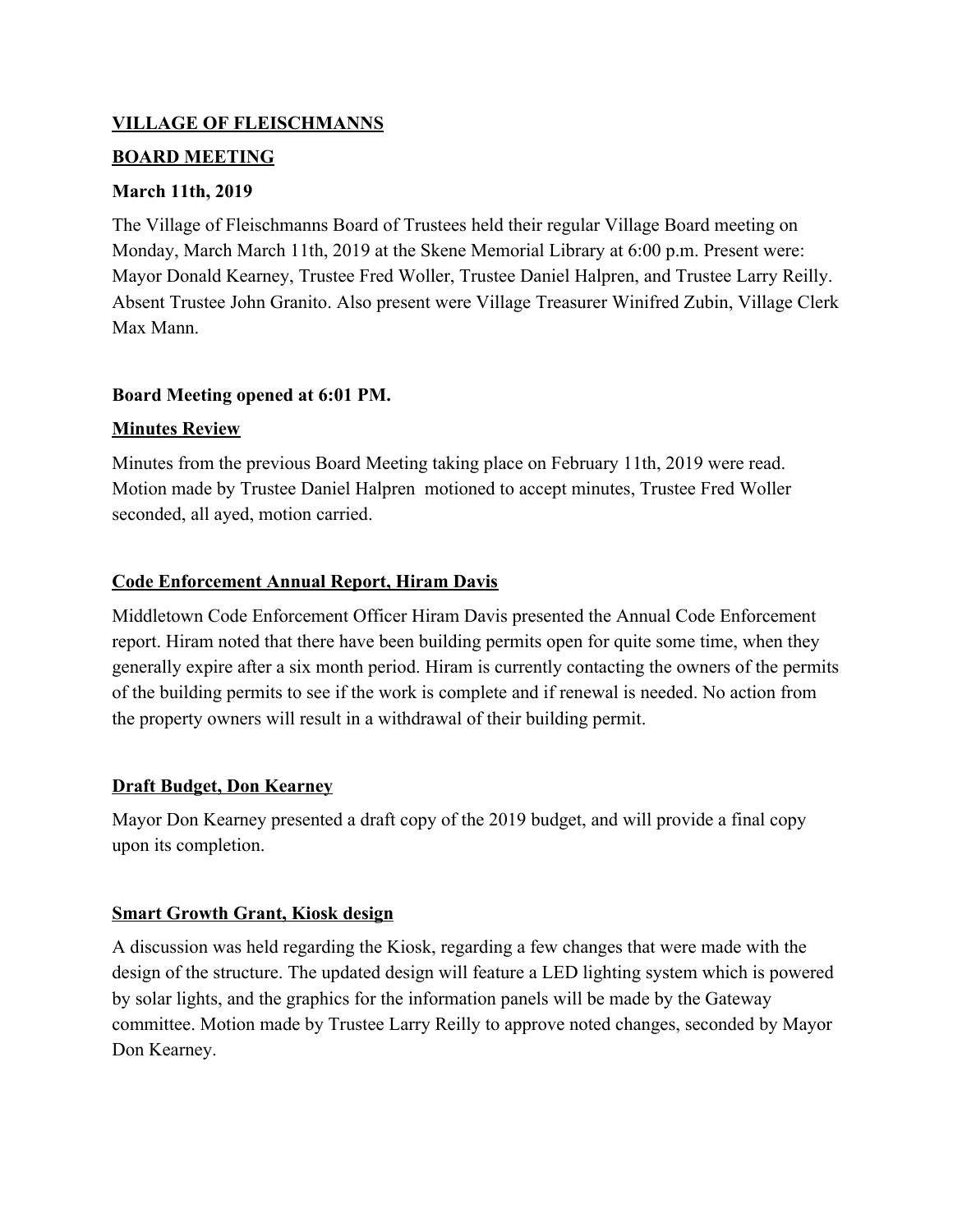# **Memorial Day Fair, Robert Alverson**

A discussion was held regarding the annual Memorial Day Street Fair in Fleischmanns. Robert Alverson suggested moving the fair activity to Sunday, in hopes of a bigger possible turnout, with the date set for the 26th of May, 2019. Main Street will be closed for the fair activity, from Bridge street to Biberts Cafe.

# **Ice Skating Rink Proposal**

A Discussion was held regarding a proposal by Fleischmanns First regarding a Ice Skating Rink being set up on a temporary basis at the location of the former VW Parts building. Fleischmanns First is requesting support from the Village Board for the project. Permission from Delaware County, the current owners will also be needed in support of the project. Motion made by Trustee Fred Woller to support Fleischmanns First in the upcoming project, seconded by Mayor Don Kearney.

# **Special Meeting For Pool Bid March 27th**

A Discussion was held regarding the Municipal pool rehabilitation project. The designated date of March 27th, 2019 is the date of which bids will be opened and received by the Village Clerk, and a special meeting is to be set for that date. Prospective bidders are expected to submit their bids for the project by that date. Motion made by Trustee Fred Woller to set the Special meeting for March 27th, 2019, seconded by Mayor Don Kearney, all ayed, motion carried.

# **Treasurer's report**

Treasurer Winifred Zubin Presented the Treasurer's Report. For ESCO, American Energy Cooperative was recommended to reduce the cost of the NYSEG utility bills, with a transitional cost of \$1 per account, and administration fees for those utilities would go away.

# **Fleischmanns Ballpark Scoreboard, Phil Collins**

A discussion was held regarding the new proposed scoreboard for the Fleischmanns Ballpark. Collin Miller presented the final design and artwork of the scoreboard, which will be painted on Pressure Treated Plywood Panels, and will be hung on stationary posts in removable sections, as to store them in the winter months. The Village Board requested a quote of for the cost of materials for the project, including labor, and Collin will provide before the next board meeting.